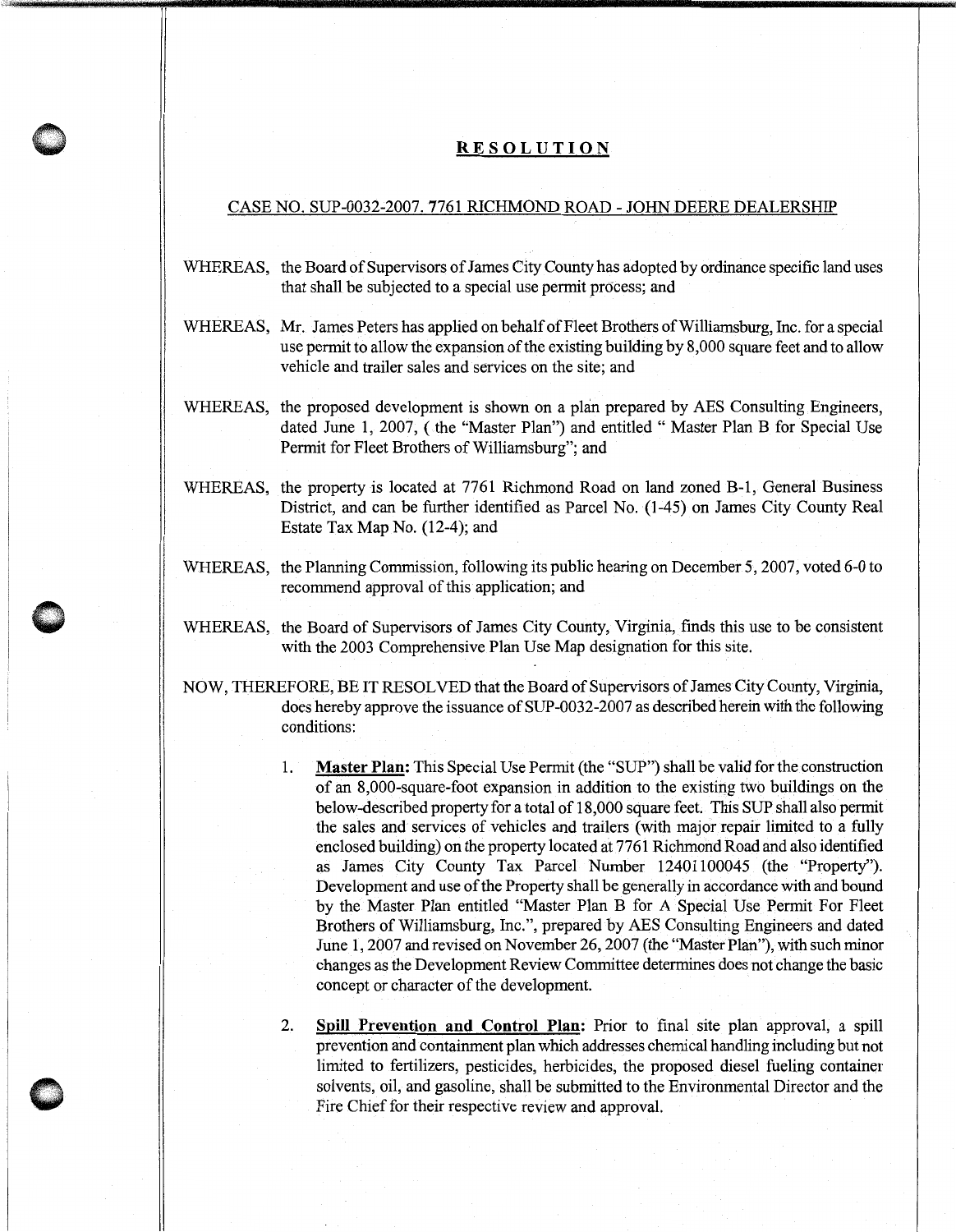3. **BMP Discharge:** Overflows from the proposed BMP(s) shall discharge to a roadside (i.e., Richmond Road and or Bush Springs Road) ditch and shall not be conveyed to the adjacent parcel located west of the Property (identified as James City County Tax Parcel Number 1240100047) without an off-site drainage easement. If overflows from the BMP(s) cannot be made to discharge into a roadside ditch and/or off-site drainage easements cannot be secured, the infiltration BMP must be designed to treat and retain all runoff from the proposed improvements ensuring zero surface discharge from said improvements. Said BMP(s) design must be reviewed and approved by the Environmental Director prior to final site plan approval.

- 4. **Water Conservation:** The Owner shall be responsible for developing and enforcing water conservation standards to be submitted to and approved by the James City Service Authority (JCSA) prior to final site plan approval. The standards may include, but shall not be limited to such water conservation measures as limitations on the installation and use of irrigations systems and irrigations wells, the use of approved landscaping materials including the use of drought tolerant plants, warm season grasses, and the use of water conserving fixtures and appliances to promote water conservation and minimize the use of public water resources.
- 5. **Irrigation:** In the design phase, the developer and designing engineer shall take into consideration the design of storm water systems that can be used to collect storm water for outdoor water use for the entire development. Only surface water collected from surface water impoundments (the "Impoundments") may be used for irrigating common areas on the Property (the "Irrigation"). In no circumstances shall the "JCSA" public water supply be used for irrigation, except as otherwise provided by this condition. If the Owner demonstrates to the satisfaction and approval of the General Manager of the JCSA through drainage area studies and irrigation water budgets that the impoundments cannot provide sufficient water for all Irrigation, the General Manager of the JCSA may, in writing, approve shallow (less than 100 feet) irrigation well to supplement the water provided by the Impoundments.
- 6. **Architectural Review:** Prior to final site plan approval, architectural elevations, building materials, and colors shall be submitted to the Planning Director or his designee for review and approval. The purpose of this condition is to ensure that the existing and proposed structures on the Property are uniform and compatible in terms of design, materials, and colors, are designed for minimal visual impact, and are compatible with other structures in Toano.
- 7. **Fencing:** All proposed fencing which is either designed for security and/or ornamental purposes shall be submitted to the Planning Director or his designee for review and approval prior to final site plan approval.
- 8. **Wood Frame Barn:** The existing 2,200-square-foot wood frame barn shall remain on the Property and its outside character (i.e., building material, colors, and scale) shall remain unchanged except as provided herein. Any changes to the outside character of the barn shall be submitted to the Planning Director or his designee for review and approval.

**0**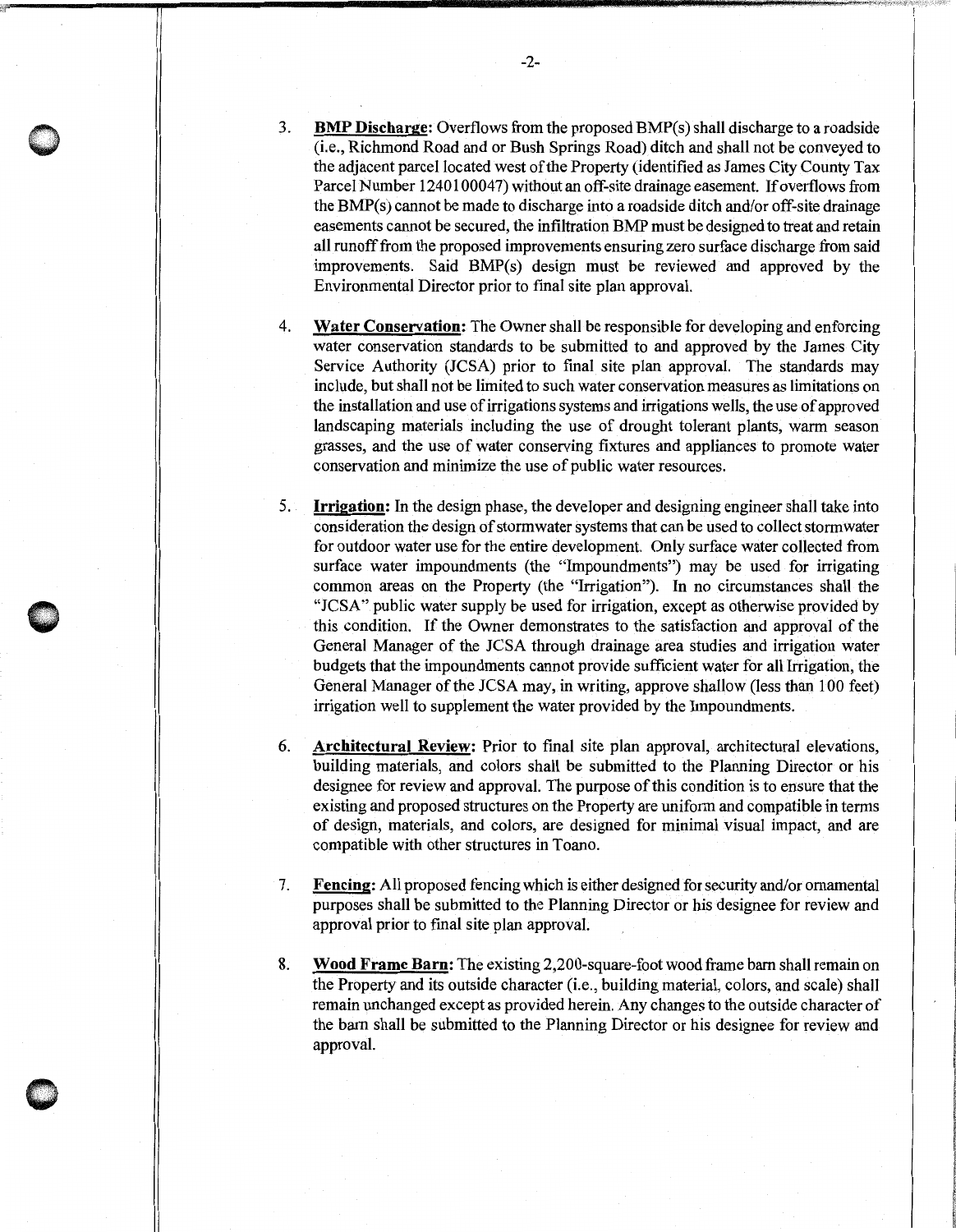- 9. Exterior Lighting: All new exterior light fixtures, including building lighting, on the Property shall have recessed fixtures with no lens, bulb, or globe extending below the casing. In addition, a lighting plan shall be submitted to and approved by the Planning Director or his designee, which indicates no glare outside the property lines. All light poles shall not exceed 20 feet in height unless otherwise approved by the Planning Director prior to final site plan approval. "Glare" shall be defined as more than 0.1 foot-candle at the property line or any direct view of the lighting source from the adjoining properties.
- 10. Dumpsters: All dumpsters and heating and cooling units visible from any public street or adjoining property shall be screened with landscaping or fencing approved by the Planning Director or his designee prior to final site plan approval.
- 11. Noise Abatement: No exterior loudspeaker system shall be used on the Property.
- 12. Buffer: A variable 50-to-80-foot-wide landscape buffer area shall be provided along the eastern perimeter of the Property from the rear of the Property line to the existing asphalt entrance road. Landscaping activities within this area may include select clearing, clean up and removal of noxious weeds, vines and additional landscaping, all as approved by the Planning Director. Within the 35-foot transitional buffer, existing vegetation may be removed with the prior approval of the Planning Director and shall be supplemented with additional plantings at 125 percent above ordinance of either size or quantity requirements. A Planting Removal Plan shall be approved by the Planning Director or his designee prior to final site plan approval.
- 13. Landscaping: A minimum of three landscape islands located within the northern parking area of the Property shall be provided along Richmond Road. Further, unpaved areas located within the 50-foot front setback of the Property shall be landscaped in accordance with the requirements set forth by Section 24-96 of the zoning ordinance except that plantings shall be 125 percent above ordinance size requirements. The landscape islands shall be included in the landscape plan and any additional landscaping shall be approved by the Planning Director or his designee prior to final site plan approval.
- 14. JCSA Utility Easements: Unless previously recorded on this property, a JCSA utility easement shall be dedicated at locations along Route 60 and Bush Springs Road where existing JCSA utilities are within 10 feet of the right-of-way line.
- 15. Outdoor Display Areas: No vehicles, equipment, or garden materials for sale on the Property shall be displayed in areas which are not specifically indicated on the Master Plan as "outdoor display area". Further, the types of outdoor displayed item(s) and their respective location(s) on the Property shall be bound by the Master Plan.
- 16. Commencement of Use: Use of the property as described in this SUP shall commence within 36 months from the date of approval of this SUP or this permit shall be void. Use shall be defined as obtaining business license(s) for permitted uses, opening for business with regular business hours and/or obtaining permits for building construction and installation of footings and foundations.